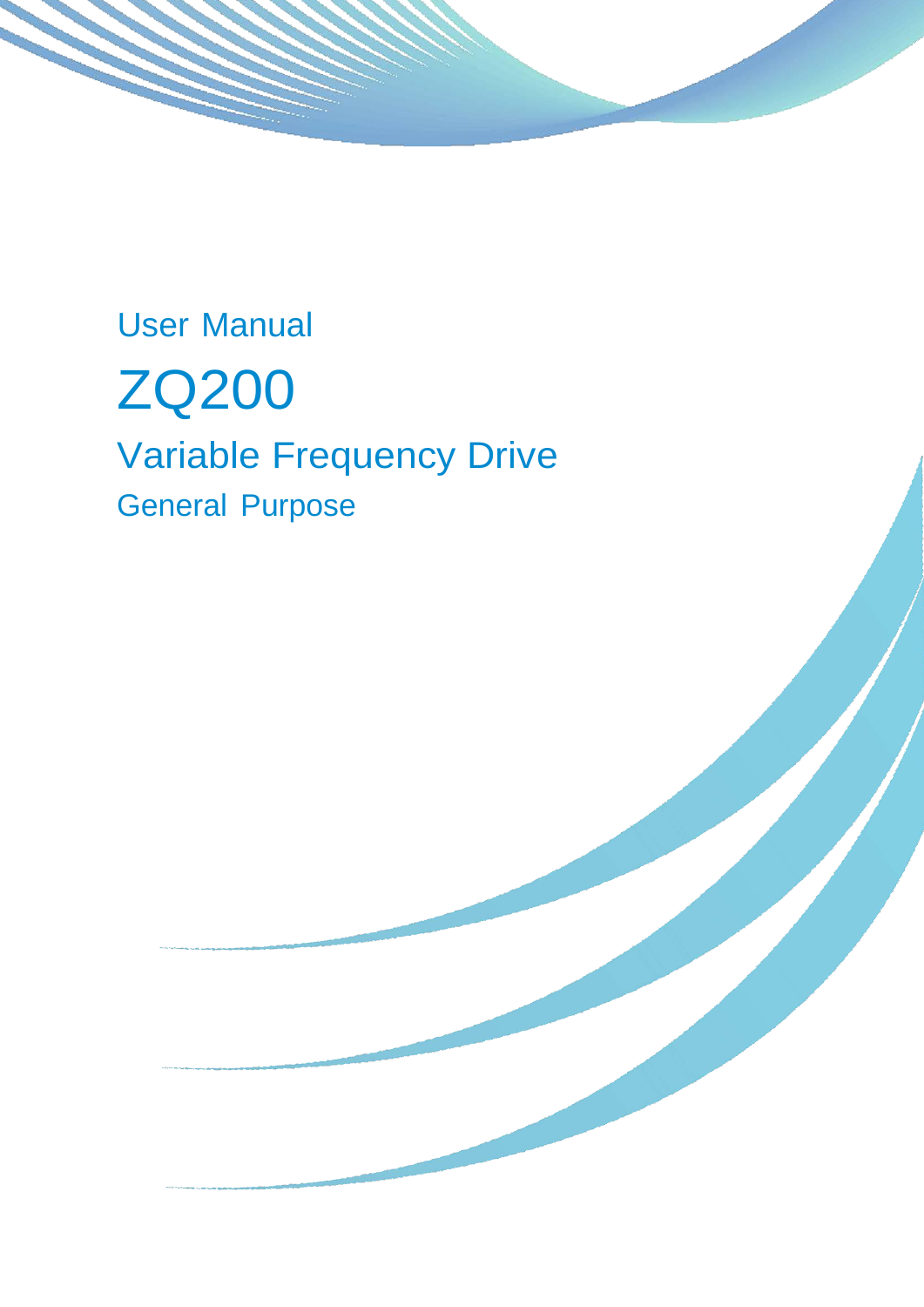## Safety Information and Precautions

This guide is packaged together with the product for ZQ200 Variable Frequency Drive. It contains basic information for quick start of the drive. For safety and more information, please refer to the ZQ200 VFD User Manual, which can be downloaded on website: http://www.zest-electric.com

#### **Electrical Safety**

Extreme care must be taken at all times when working with the VFD or within the area of the VFD. The voltages used in the VFD can cause severe electrical shock or burns and is potentially lethal. Only authorized and qualified personnel should be allowed to work on VFD.

#### **Machine/System Design and Safety of Personnel**

Machine/system design, installation, commissioning startups and maintenance must be carried out by personnel who have the necessary training and experience. They must read this safety information and the contents of this manual. If incorrectly installed, the VFD may present a safety hazard.

The VFD uses high voltages and currents (including DC), carries a high level of stored electrical energy in the DC bus capacitors even after power OFF. These high voltages are potentially lethal.

The VFD is NOT intended to be used for safety related applications/functions. The electronic "STOP &START" control circuitswithin the VFD must not be relied upon for the safety of personnel. Such control circuits do not isolate mains power voltages from the output of the VFD. The mains power supply must be disconnected by an electrical safety isolation device before accessing the internal parts of the VFD.

Safety risk assessments of the machine or process system which uses an VFD must be undertaken by the user and or by their systems integrator/designer. In particular the safety assessment/design must take into consideration the consequences of the VFD failing or tripping out during normal operation and whether this leads to a safe stop position without damaging machine, adjacent equipment and machine operators/users. This responsibility lies with the user or their machine/process system integrator.

The system integrator/designer must ensure the complete system is safe and designed according to the relevant safety standards.ZEST Technology and Authorized Distributors can provide recommendations related to the VFD to ensure long term safeoperation.

#### ■ **Electrical Installation - Safety**

Electrical shock risk is always present within an VFD including the output cable leading to the motor terminals. Where dynamic brake resistors are fitted external to the VFD, care must be taken with regards to live contact with the brake resistors, terminals which are at high DC voltage and potentially lethal. Cables from the VFD to the dynamic brake resistors should be double insulated as DC voltages are typically 300 VDC to 800 VDC.

Mains power supply isolation switch should be fitted to the VFD. The mains power supply must be disconnected via the isolation switch before any cover of the VFD can be removed or before any servicing work is undertaken stored charge in the DC buscapacitors of the PWM VFD is potentially lethal after the AC supply has been disconnected. The AC supply must be isolated at least 10 minutes before any work can be undertaken as the stored charge will have been discharged through the internal bleed resistor fitted across the DC bus capacitors.

Whenever possible, it is good practice to check the DC bus voltage with a VDC meter before accessing the VFD bridge. Where the VFD input is connected to the mains supply with a plug and socket, then upon disconnecting the plug and socket, be aware that the plug pins may be exposed and internally connected to the DC bus capacitors (via the internal bridge rectifier in reversed bias). Wait 10 minutes to allow stored charge in the DC bus capacitors to be dissipated by the bleed resistors before commencing work on the VFD.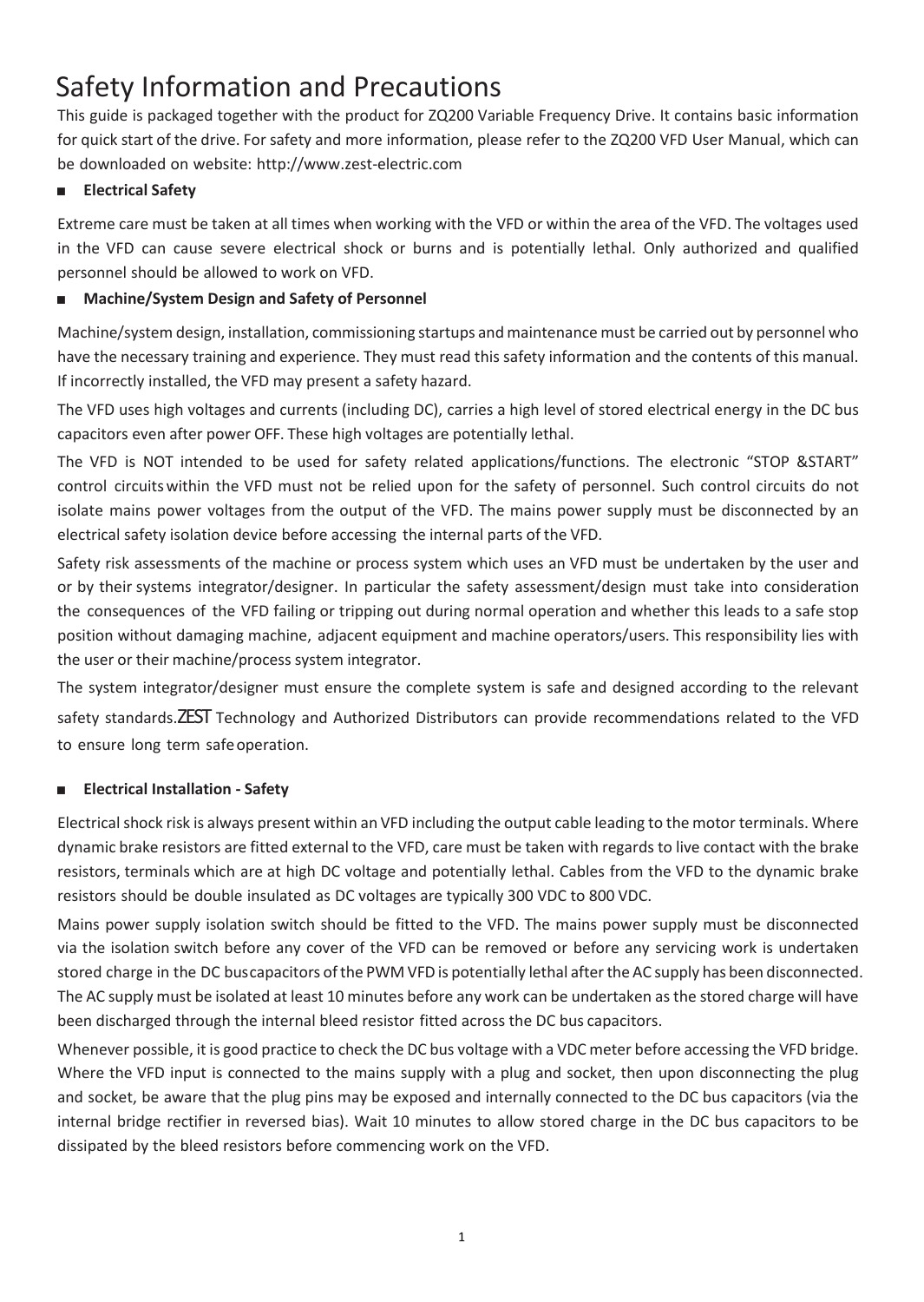## **Nameplate**





| <b>Mark</b>     | <b>Applicable Motor</b><br>(kW) |
|-----------------|---------------------------------|
| 0D4             | 04                              |
| 0D7             | 0.75                            |
| 1D5             | 1.5                             |
| 2D2             | 2.2                             |
| 4D              | 4                               |
| 5D <sub>5</sub> | 5.5                             |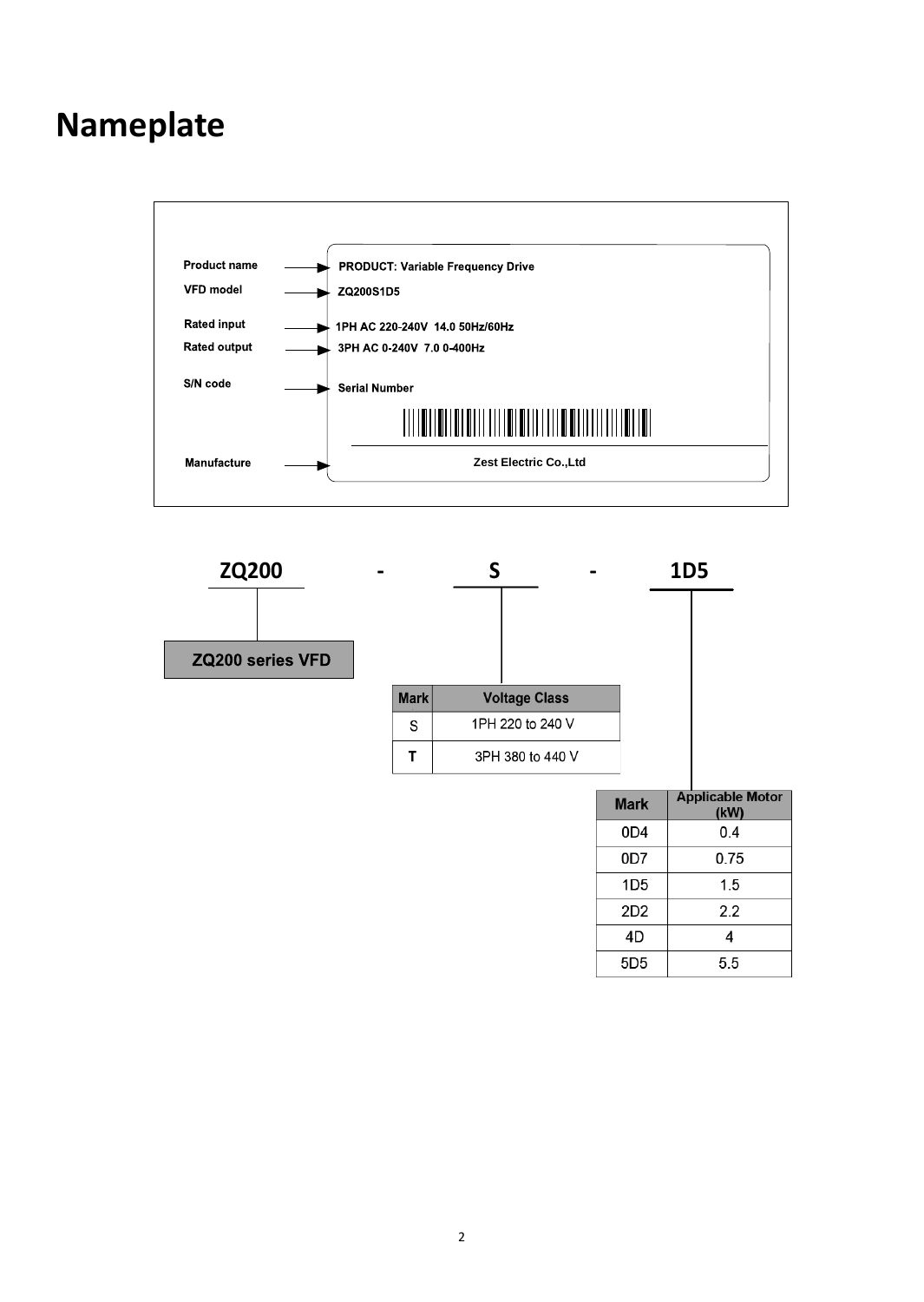# **Type of Variable Frequency Drive**

| <b>Type of Variable Frequency Drive</b> |              |                                                  |                         |  |  |  |
|-----------------------------------------|--------------|--------------------------------------------------|-------------------------|--|--|--|
| <b>Type</b>                             | Power        | <b>Power Supply</b>                              | Output<br>Current       |  |  |  |
| ZQ200S0D7                               | 0.75KW       |                                                  | 4                       |  |  |  |
| <b>ZQ200S1DR</b>                        | <b>1.5KW</b> | <b>Single phase AC</b><br>220V-240V<br>50Hz/60Hz | $\overline{\mathbf{z}}$ |  |  |  |
| ZQ200S2D2                               | <b>2.2KW</b> |                                                  | 9.5                     |  |  |  |
| ZQ200T0D7                               | 0.75KW       |                                                  | 2.5                     |  |  |  |
| ZQ200T1D5                               | <b>1.5KW</b> | Three phase AC                                   | 4.1                     |  |  |  |
| ZQ200T2D2                               | <b>2.2KW</b> | 380V-440V                                        | 5.8                     |  |  |  |
| <b>ZQ200T4D</b>                         | <b>4.0KW</b> | 50Hz/60Hz                                        | 9.4                     |  |  |  |
| ZQ200T5D5                               | <b>5.5KW</b> |                                                  | 12.6                    |  |  |  |
| ZQ200T7D5                               | <b>7.5KW</b> |                                                  | 16                      |  |  |  |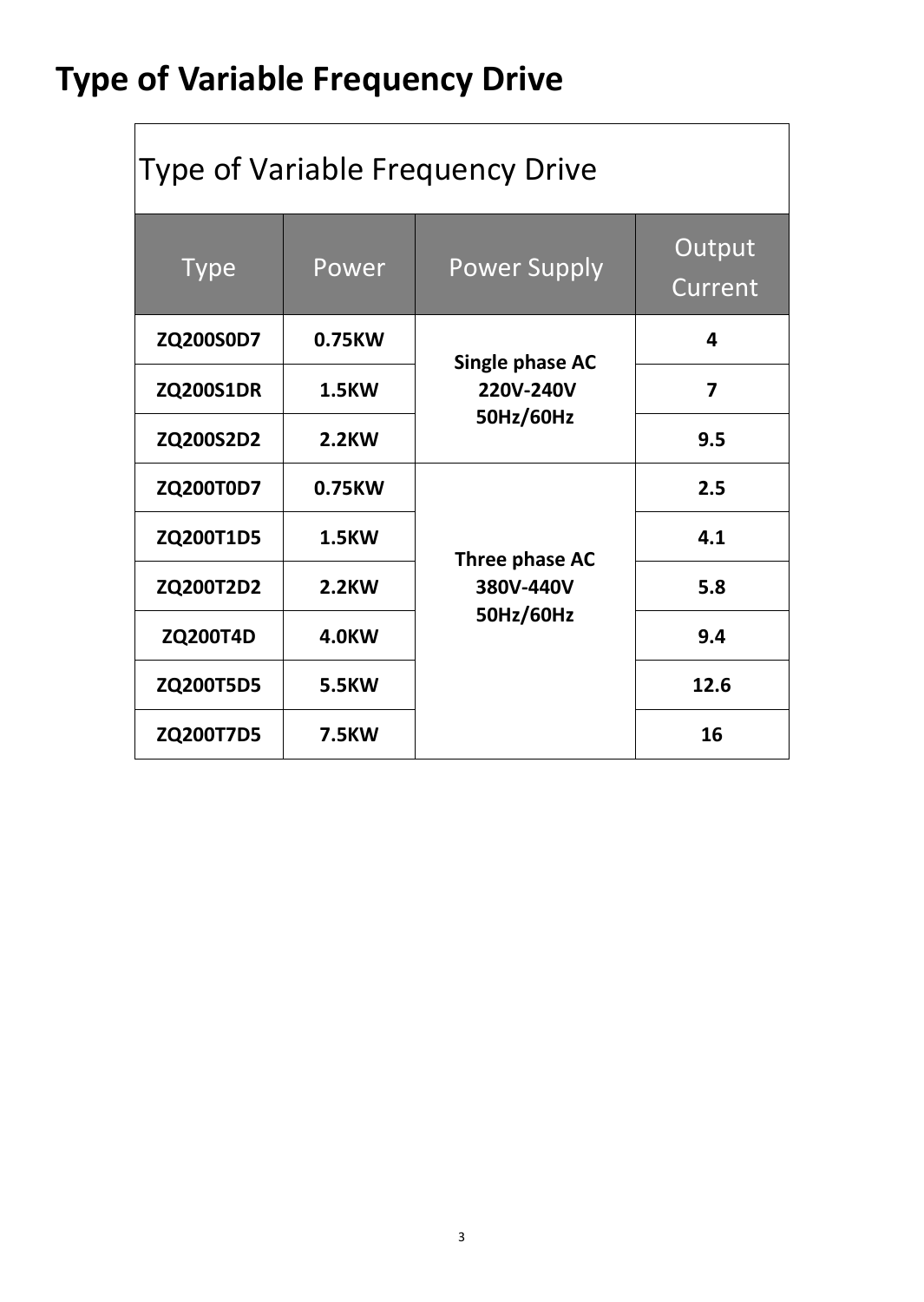# **External and mouting dimensions**





## Externaland mounting dimensions

| Drive mode       | H   | W  | D   | A  | B   | C   |
|------------------|-----|----|-----|----|-----|-----|
| ZQ200S0D7        | 170 | 78 | 135 | 60 | 160 | 150 |
| <b>ZQ200S1DR</b> | 170 | 78 | 135 | 60 | 160 | 150 |
| ZQ200S2D2        | 170 | 78 | 135 | 60 | 160 | 150 |
| <b>ZQ200T0D7</b> | 170 | 78 | 135 | 60 | 160 | 150 |
| ZQ200T1D5        | 170 | 78 | 135 | 60 | 160 | 150 |
| ZQ200T2D2        | 170 | 78 | 135 | 60 | 160 | 150 |
| <b>ZQ200T4D</b>  | 212 | 95 | 151 | 78 | 200 | 180 |
| ZQ200T5D5        | 212 | 95 | 151 | 78 | 200 | 180 |
| ZQ200T7D5        | 212 | 95 | 151 | 78 | 200 | 180 |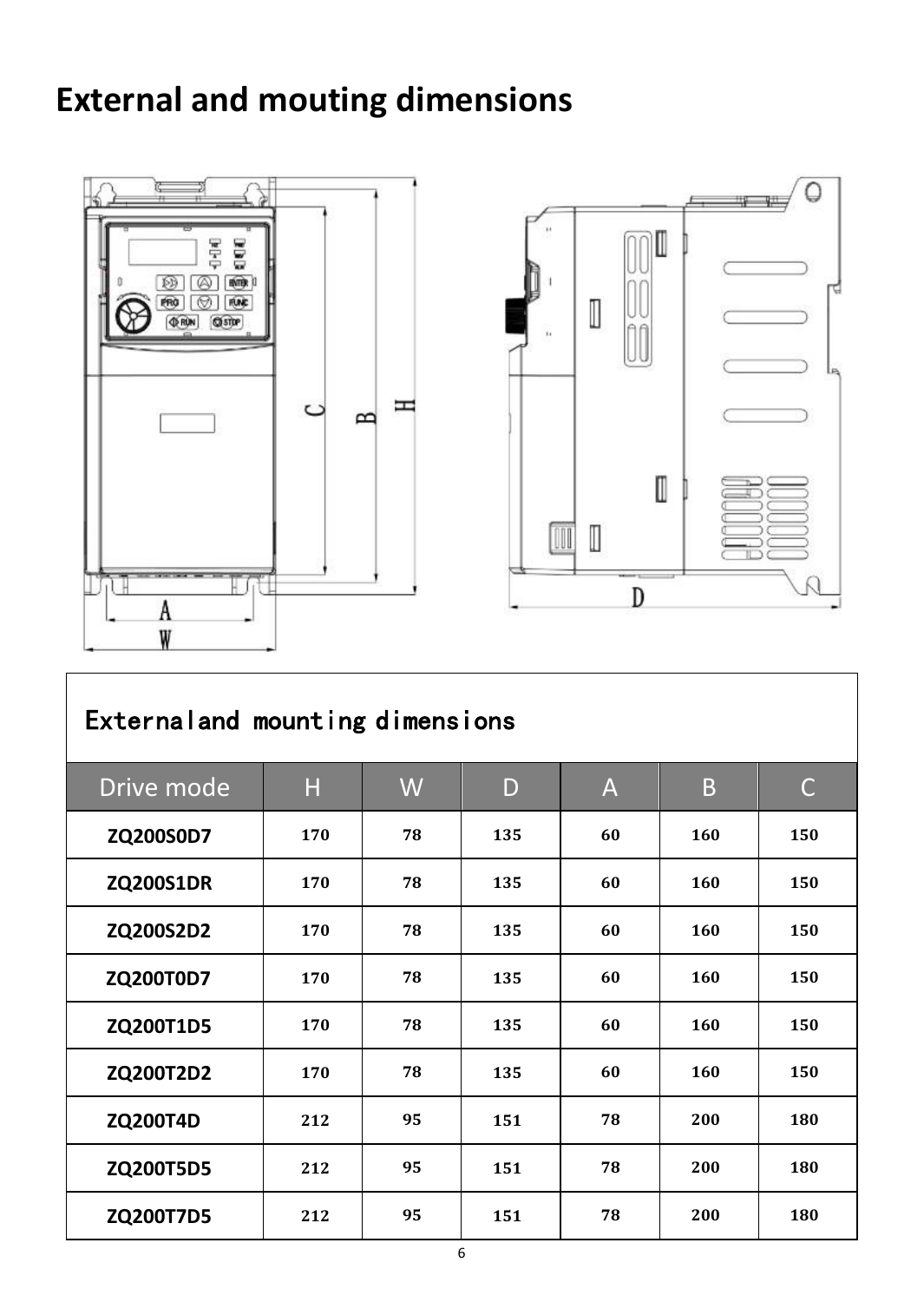# **Operating Panel**

### **Appearance of Keyboard panel**



| <b>Item</b>     | Symbol       | <b>Function</b>                                  |  |  |  |
|-----------------|--------------|--------------------------------------------------|--|--|--|
| Numeric display |              | To display frequency or parameter etc using LED. |  |  |  |
|                 |              | The unit of data currently displayed is Hz.      |  |  |  |
| Indicator       | $\mathsf{A}$ | The unit of data currently displayed is current. |  |  |  |
|                 |              | The unit of data currently displayed is voltage. |  |  |  |
|                 |              | ON:Foreward                                      |  |  |  |
|                 |              | <b>ON: Reverse</b>                               |  |  |  |
|                 |              | On:Failt Off:No Fault                            |  |  |  |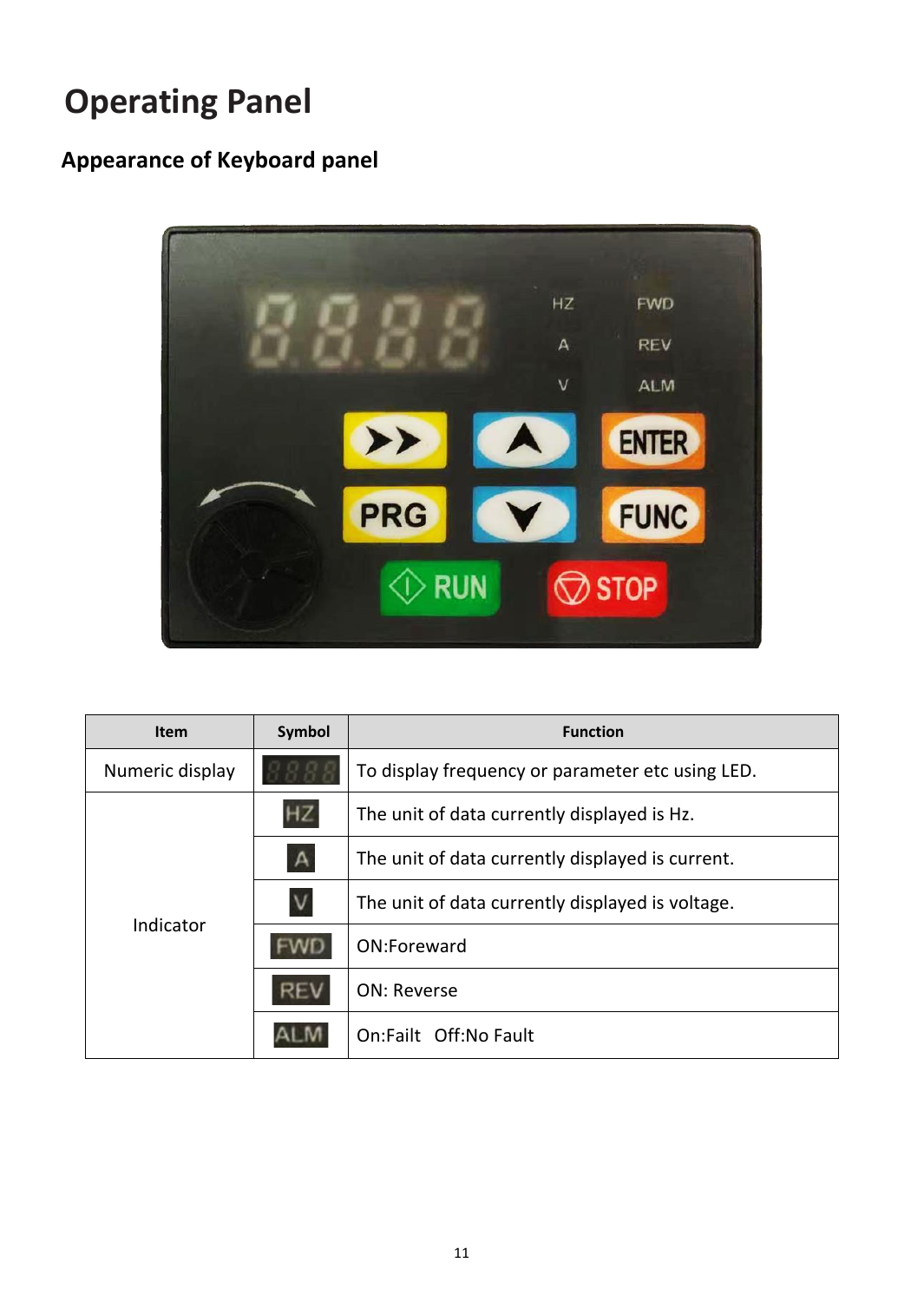| Key name              | Key             | <b>Function</b>                                                                                                                             |  |  |
|-----------------------|-----------------|---------------------------------------------------------------------------------------------------------------------------------------------|--|--|
| Programme             | <b>PRG</b>      | Menu entry or exit, parameter modification                                                                                                  |  |  |
| Enter                 | <b>ENTER</b>    | Enter mode, view parameters, or confirm set values.                                                                                         |  |  |
| Increment             |                 | To increase parameter number or parameter set value                                                                                         |  |  |
| Decrement             |                 | To reduce parameter number or parameter set value                                                                                           |  |  |
| Shift                 | ▶▶              | In panel operation mode, select the parameter position<br>and display the tenderness                                                        |  |  |
| Speed control<br>knob |                 | To adjust frequency                                                                                                                         |  |  |
| <b>RUN</b>            | <b>RUN</b>      | Start the VFD when using the operating panel control<br>mode.It is<br>inactive when using the terminal<br>or<br>communication control mode. |  |  |
| <b>STOP</b>           | $\bigcirc$ stop | Stop the VFD when the drive is in the RUNNING status.<br>Perform a reset operation when the drive is in the FAULT<br>status.                |  |  |
| Multifunction         | <b>FUNC</b>     | Perform a function switchover as defined, for example to<br>quickly switchcommand source or direction.                                      |  |  |

Note: After the inverter is powered on, the operation panel displays 50.0(output frequency)

### **2 Basic operation of panel**



#### **Return to the original interface method after setting parameters:**

- 1. After the power is cut off, reconnect the power.
- 2. Select parameter D-00, then press PRG key.
- 3. Long press SET for 3S

#### **VFD frequency setting method selection**

The frequency setting mode of the inverter is set by parameter F0.02. When F0.02=0, the operating frequency is set by the potentiometer; when F0.02=2, the operating frequency is input by AVI (0-5V can be connected to an external potentiometer, J1 DIP switch to the upper position); when F0.02=2 , The operating frequency is input by ACI (4-20Ma, J1 DIP switch to the lower position); when F0.02=3, it is controlled by the external terminal (the switch value is set to frequency increase/decrease).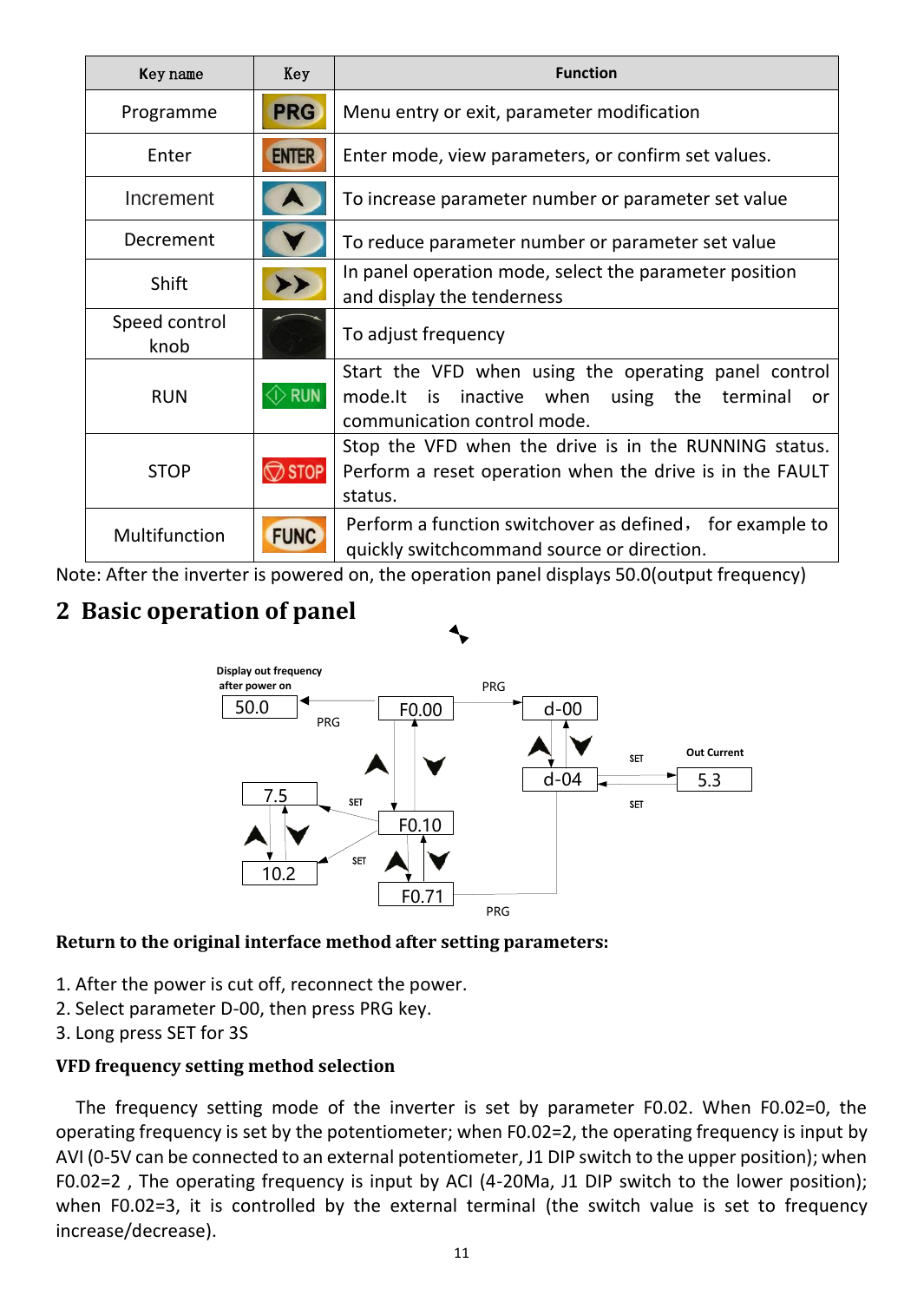## Terminal wiring diagram **Main Control Board Terminals**



| <b>Description of Main Control Board Terminals</b> |                                 |                                                                                           |  |  |
|----------------------------------------------------|---------------------------------|-------------------------------------------------------------------------------------------|--|--|
| <b>Terminal Name</b>                               |                                 | <b>Function</b>                                                                           |  |  |
| <b>GND</b>                                         | Analog ground                   | <b>COM Terminal</b>                                                                       |  |  |
| 5V                                                 | 5 V analog voltage output       | 10V ± 10%, up to 10 mA                                                                    |  |  |
| 24V                                                | 24 V power supply               | 24V ± 10%, up to 10 mA                                                                    |  |  |
| AI                                                 | Voltage/Current Analog input    | (0 to 10V) / (0 to 20 mA) input,                                                          |  |  |
| X1<br>X <sub>2</sub>                               | Multi-functional input terminal | Set according to parameter F0.19, and factory set<br>defaults tobe FWD.                   |  |  |
|                                                    |                                 | Set according to parameter F0.20, and factory set<br>defaults tobe REV.                   |  |  |
| X <sub>3</sub>                                     |                                 | Set according to parameter F0.21, and factory set<br>defaults tobe STOP.                  |  |  |
| X4                                                 |                                 | Set according to parameter F0.22, and factory set<br>defaults tobe IDLE.                  |  |  |
| TA-TC                                              | Relay output                    | TA-TC: Normally open;<br>Load: 3 A/250 VAC 3 A/30 VDC<br>Set according to parameter F0.26 |  |  |
| Y1                                                 | Open-collector output           | Set according to parameter F0.25                                                          |  |  |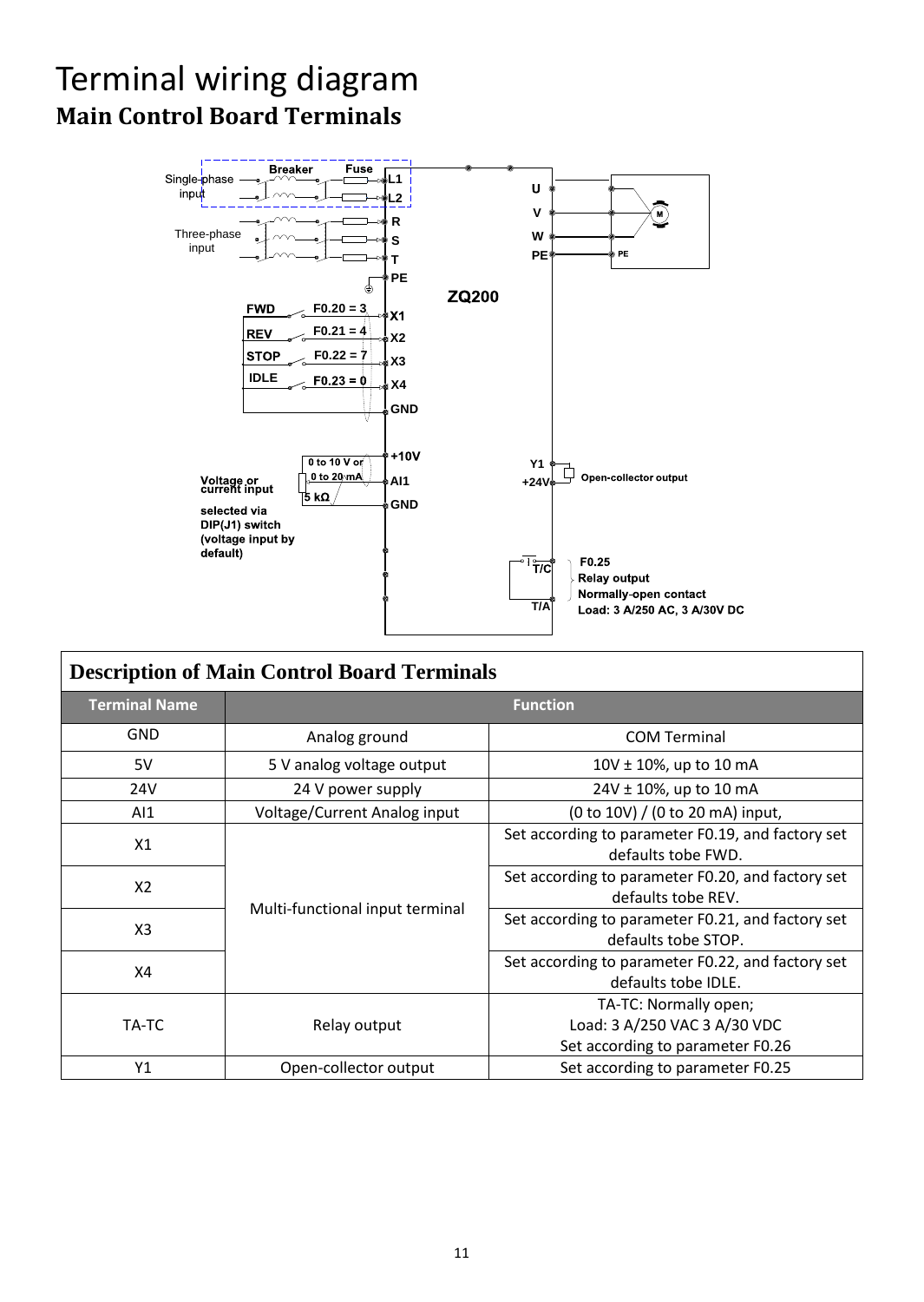### **6.2 Terminals of Main Circuits**



|                              | <b>Description of main circuit terminals</b> |                                                                                                             |  |  |  |  |
|------------------------------|----------------------------------------------|-------------------------------------------------------------------------------------------------------------|--|--|--|--|
| <b>Terminal Name</b>         | <b>Description</b>                           | <b>Function</b>                                                                                             |  |  |  |  |
| $\mathsf{R}$<br>S/L1<br>T/L2 | Supply input                                 | R/S/T Connect to the three-phase AC power<br>supply., 380V, 50Hz/60Hz<br>L1/L2 220V Model connect terminals |  |  |  |  |
| U<br>$\vee$<br>W             | Output terminal                              | Connect to a three-phase motor.                                                                             |  |  |  |  |
| $PA/+$<br>PB                 | <b>Braking resistor</b><br>connection        | Connected to external braking resistor.                                                                     |  |  |  |  |
|                              | Ground(PE)                                   | Grounding connection.<br>400V level: grounding resistance is $4\Omega$ or below.                            |  |  |  |  |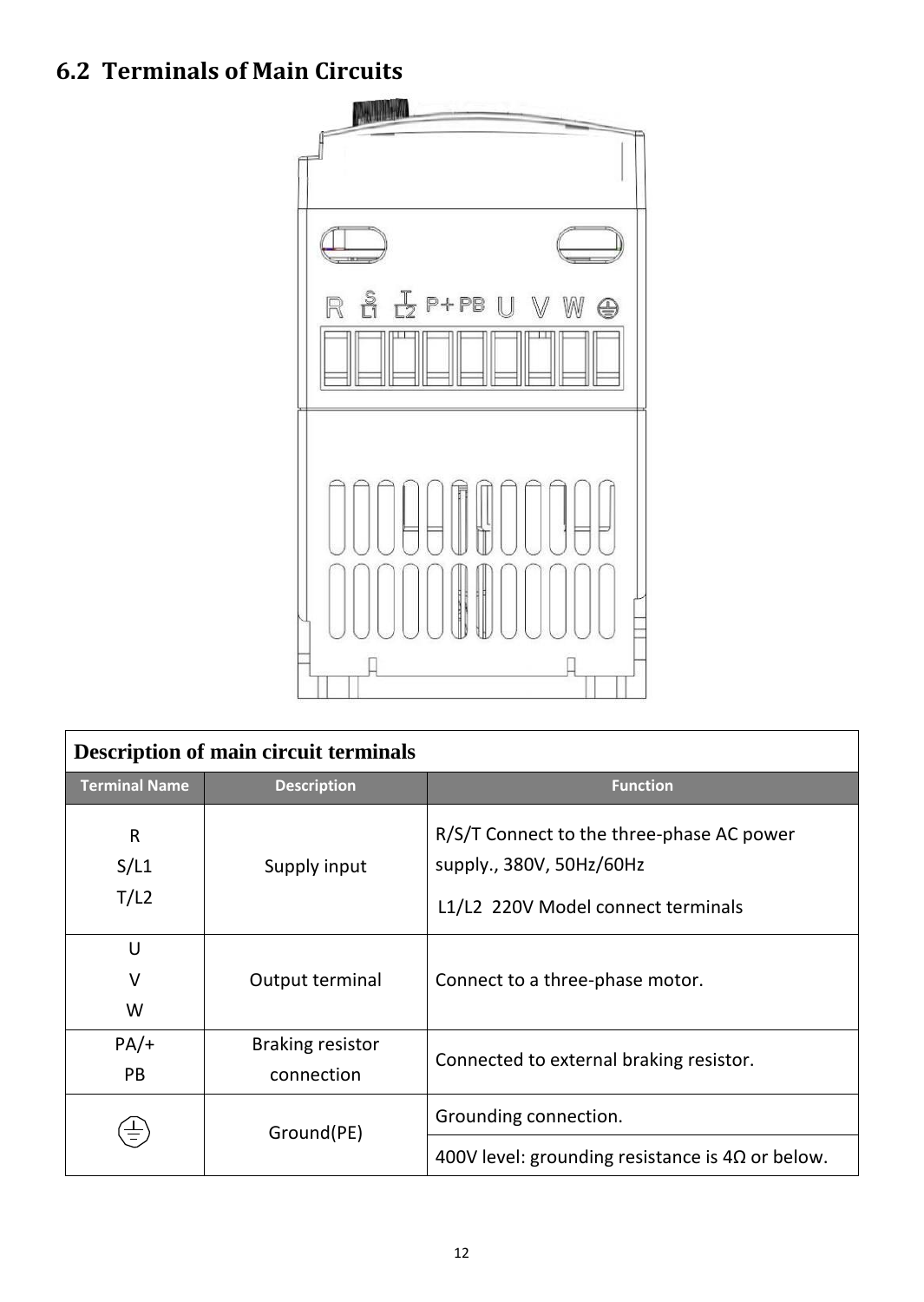# **7 Parameter Description**

### **7.1 Basic operating parameters group**

- ○—Parameters that can be modified in any state
- $\times$ —Parameters that cannot be modified in the operating state
- ◆—Parameters that are actually detected and cannot be modified
- $\diamondsuit$  —Manufacturer's parameter, limited to the manufacturer to modify it, the user is prohibited to modify it

| Code  | <b>Name</b>                                      | <b>Description</b>                                                                                                                                                                                                                                                                                                                                                                      | <b>Settings</b><br>Range              | <b>Default</b> | <b>Change</b> |
|-------|--------------------------------------------------|-----------------------------------------------------------------------------------------------------------------------------------------------------------------------------------------------------------------------------------------------------------------------------------------------------------------------------------------------------------------------------------------|---------------------------------------|----------------|---------------|
| F0.00 | Motor control<br>mode                            | 0: VF control<br>1: Simple vector control                                                                                                                                                                                                                                                                                                                                               | $0 - 1$                               | 0              | $\times$      |
| F0.01 | Selection of run<br>command                      | 0: Panel run command<br>1: Operation command by the terminal                                                                                                                                                                                                                                                                                                                            | $0 - 1$                               | 0              | O             |
| F0.02 | Frequency given<br>selection                     | 0: Panel potentiometer<br>1: Digital Given 1, adjustable by the $\blacktriangle$<br>and∀ keys on the operating panel<br>2: AVI Simulation Given (0-5V/0-20mA)<br>3 : Digital Given 2, terminalUP/DOWN<br>adjustment<br>4: The two multi-speed terminals are<br>connected and run, and the terminals adjusts<br>the frequency<br>5: Two multi - speed terminals trigger given<br>and run | $0 - 5$                               | $\mathbf{0}$   | O             |
| F0.03 | Digital setting of<br>the operating<br>frequency | The set value is the initial value of the<br>frequency digit.                                                                                                                                                                                                                                                                                                                           | 0.0-Upper<br>limiting<br>frequency    | 50.0Hz         | O             |
| F0.04 | Digital frequency<br>control                     | LED units digit: power-off storage 0: Storage<br>1: No storage<br>Ten's digit: Hold shutdown 0: Hold 1: No hold<br>LED hundreds digit:Reserved<br>LED thousand digit: Reserved                                                                                                                                                                                                          | 0011                                  | 00             | $\circ$       |
| F0.05 | Setting of the<br>running direction 1: Reverse   | 0: Forward                                                                                                                                                                                                                                                                                                                                                                              | $0 - 1$                               | O.             |               |
| F0.06 | Maximum output<br>frequency                      | The maximum output frequency is the highest<br>frequency that the frequency converter is<br>allowed to output and is the reference for<br>acceleration and deceleration                                                                                                                                                                                                                 | MAX {50.0,<br>$[FO.06]\}$<br>-999.9Hz | 50.0Hz         | ×             |
| F0.07 | <b>Upper limiting</b><br>frequency               | The operating frequency must not exceed this<br>frequency.                                                                                                                                                                                                                                                                                                                              | MAX {0.1,<br>[FO.07]<br>$[FO.06]$     | 50.0Hz         | ×             |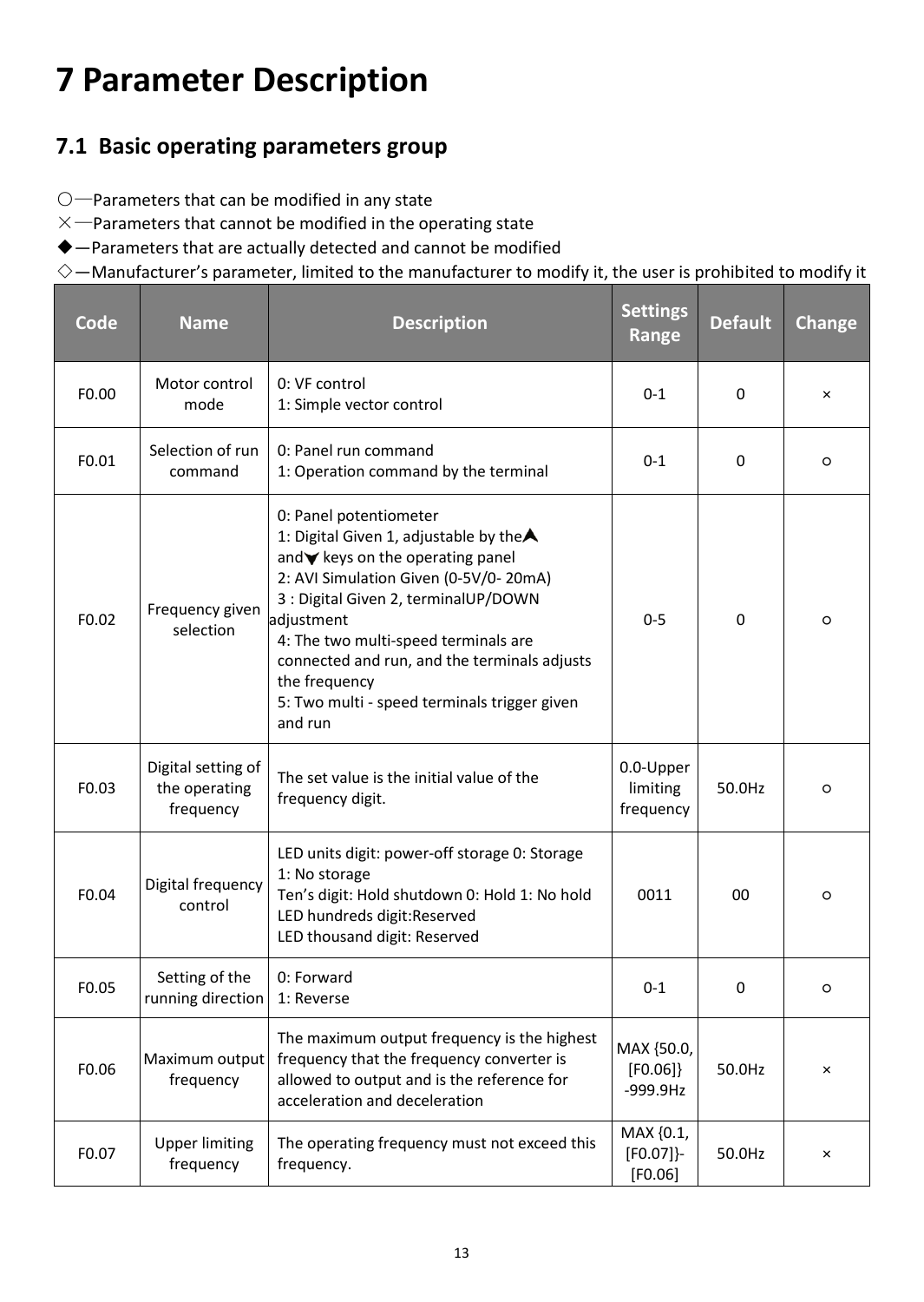| Code  | <b>Name</b>                                            | <b>Description</b>                                                                                                                                                                                                             | <b>Settings</b><br>Range                                  | <b>Default</b>     | <b>Change</b> |
|-------|--------------------------------------------------------|--------------------------------------------------------------------------------------------------------------------------------------------------------------------------------------------------------------------------------|-----------------------------------------------------------|--------------------|---------------|
| F0.08 | Lower limit<br>frequency                               | The operating frequency must not fall below<br>this frequency.                                                                                                                                                                 | 0.0-Upper<br>limiting<br>frequency                        | $0.0$ Hz           | ×             |
| F0.09 | <b>Acceleration time</b>                               | Time required for the frequency converter to<br>accelerate from zero frequency to maximum<br>output frequency.                                                                                                                 | 0.1-999.9S<br>0.4-4.0KW<br>7.5S                           | Varies by          | O             |
| F0.10 | Deceleratio n<br>time                                  | The time it takes for the frequency converter to<br>decelerate from the                                                                                                                                                        | 5.5-7.5KW<br>15.0S                                        | Mode               |               |
| F0.11 | Torque<br>magnification                                | Manual torque magnification, this setting is a<br>percentage relative to the rated voltage of the<br>motor.                                                                                                                    | 0.0-30.0%                                                 | Model<br>Dependent | O             |
| F0.12 | The cut-off<br>frequency of<br>torque<br>magnification | This setting is the frequency point for the boost<br>cut-off for manual torque magnification.                                                                                                                                  | $0.0 - 50.0$ Hz                                           | 15.0Hz             | ×             |
| F0.13 | Setting of the<br>carrier frequency                    | For applications requiring silent operation, the<br>carrier frequency can be increased<br>appropriately to meet the requirements, but<br>the increased carrier frequency will increase<br>the heat generation of the inverter. | 2.0-16.0KHz<br>0.4-3.0KW<br>4.0KHz<br>4.0-7.5KW<br>3.0KHz | Model<br>Dependent | ×             |
| F0.14 | Halt mode                                              | 0: Deceleration stop<br>1: Free stop                                                                                                                                                                                           | $0 - 1$                                                   | 0                  | ×             |
| F0.15 | Setting of<br>inversion inching<br>frequency           | The set frequency of the inching                                                                                                                                                                                               | $0.0 - 50.0$ Hz                                           | 10.0Hz             | O             |
| F0.16 | Lower limit<br>voltage of AI1<br>input                 |                                                                                                                                                                                                                                | $0.00 - 5.00V/$<br>$0.00 -$<br>20.00mA                    | 0.00               | O             |
| F0.17 | <b>Upper limit</b><br>voltage of AI1<br>input          | Set AI1 upper and lower limit voltage                                                                                                                                                                                          | $[0.16]$ -<br>5.00V/<br>$[0.16]$ -<br>20.00mA             | 5.00               | O             |
| F0.18 | Setting<br>corresponding to<br>AI1 lower limit         | Set the setting corresponding to the AI1 upper                                                                                                                                                                                 | $-100.0\% -$                                              | 0.0%               | O             |
| F0.19 | Setting<br>corresponding to<br>Al1upper limit          | and lower limits, which corresponds to the<br>percentage of the upper limit frequency [F0.06].                                                                                                                                 | 100.0%                                                    | 100.0%             | O             |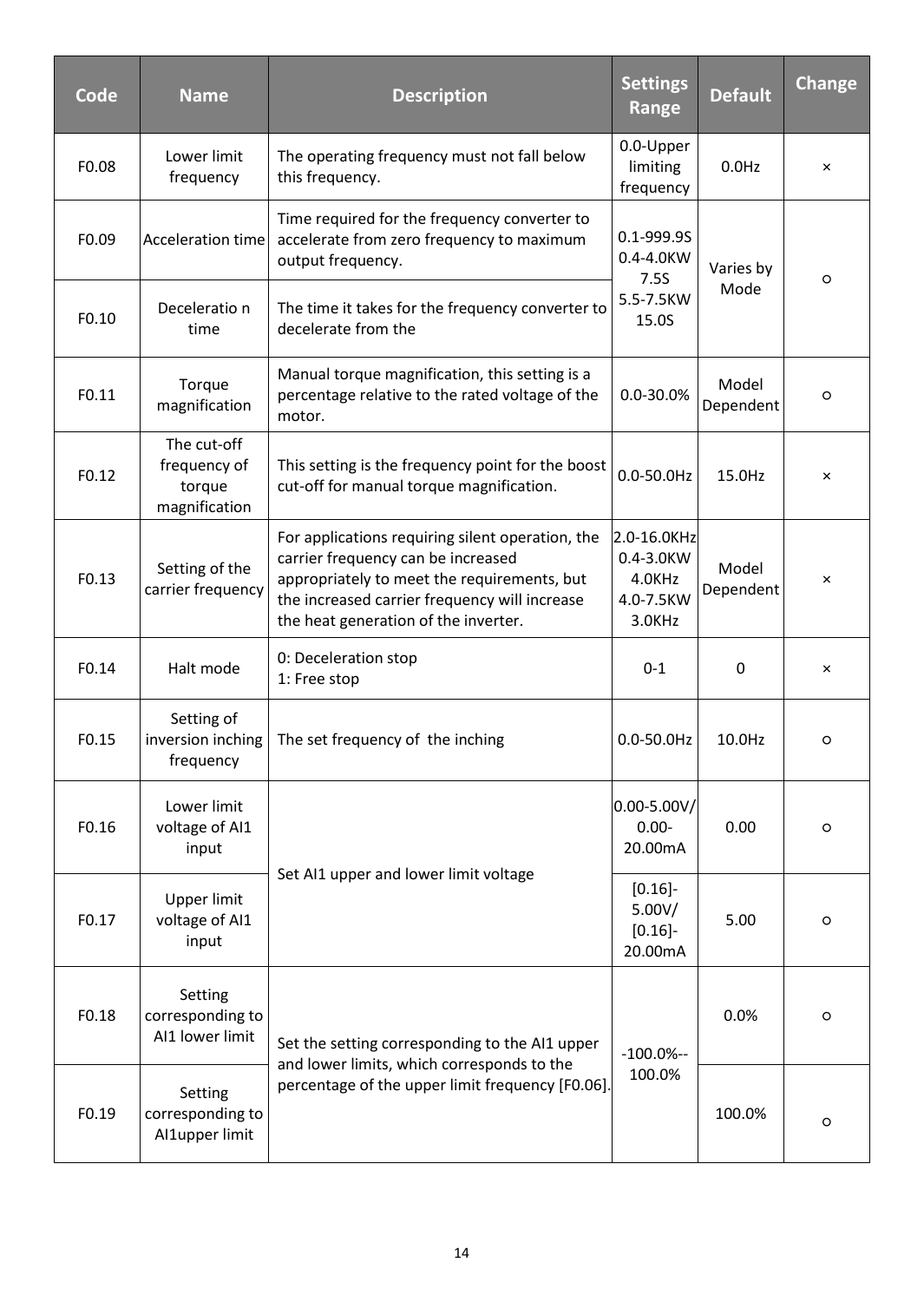| Code  | <b>Name</b>                                     | <b>Description</b>                                                                                                                                                                                                                                                                                                                                              | <b>Settings</b><br><b>Range</b> | <b>Default</b> | <b>Change</b> |
|-------|-------------------------------------------------|-----------------------------------------------------------------------------------------------------------------------------------------------------------------------------------------------------------------------------------------------------------------------------------------------------------------------------------------------------------------|---------------------------------|----------------|---------------|
| F0.20 | Input terminal X1<br>function                   | 0: Idle at the control<br>1:Point-action control for forward rotation<br>2: Point-action control for reverse rotation<br>3: Control of forward rotation (FWD)<br>4: Control of reversing rotation (REV)                                                                                                                                                         | $0 - 26$                        | 3              | $\times$      |
| F0.21 | Input terminal X2<br>function                   | 5: Three-wire operation control<br>6: Free stop control<br>7: External stop signal input (STOP)<br>8: External reset signal input (RST)<br>9: Normally open input for external fault<br>10: Incremental frequency command (UP)                                                                                                                                  | $0 - 26$                        | 4              | ×             |
| F0.22 | Input terminal X3<br>function                   | 11: Decreasing frequency command (DOWN)<br>Terminal frequency reset<br>13: Multi-band speed selection S1<br>14: Multi-speed selection S2<br>15: Multi-speed selection S3                                                                                                                                                                                        | $0 - 26$                        | 7              | ×             |
| F0.23 | Input terminal X4<br>function                   | 16: Run command channel is forced to terminal<br>17: Reserved18:Reserved<br>19: Reserved<br>20: Frequency switch to digital frequency 1<br>21: Frequency switch to digital frequency 2<br>22: Reserved 23: Relay out<br>24: Select Multi-Speed 1 and run<br>25: Select Multi-Speed 2 and run<br>26: Multi-Speed stop(Only for 24 and25<br>function effectively) | $0 - 26$                        | $\Omega$       | ×             |
| F0.24 | Reserved                                        |                                                                                                                                                                                                                                                                                                                                                                 |                                 | 0              |               |
| F0.25 | Y output<br>setting                             | 0:Idle<br>1: Inverter in operation 2: Failure of the inverter<br>3: F020-F023=23(The relay R and Y out)<br>4: Frequency/speed arrival signal (FAR)<br>5: Level detection signal of frequency/speed<br>(FDT)<br>6: Pre-alarm of inverter overload<br>7: Pre-alarm of inverter overload delay<br>8~20: Reserved                                                   | $0 - 20$                        | 0              | O             |
| F0.26 | R output<br>setting                             |                                                                                                                                                                                                                                                                                                                                                                 | $0 - 20$                        | $\overline{2}$ | O             |
| F0.27 | R closed delay<br>time                          | A change in the state of relay R causes a change                                                                                                                                                                                                                                                                                                                |                                 |                |               |
| F0.28 | R open delay<br>time                            | in the delay time of the output                                                                                                                                                                                                                                                                                                                                 | $0.0 - 255.0s$                  | 0.0s           | ×             |
| F0.29 | Frequency arrival<br>FAR detection<br>amplitude | The output frequency is within the positive and<br>negative detection width of the set frequency,<br>and the terminal outputs a valid signal (low<br>level).                                                                                                                                                                                                    | $0.0$ Hz-<br>15.0Hz             | 5.0Hz          | O             |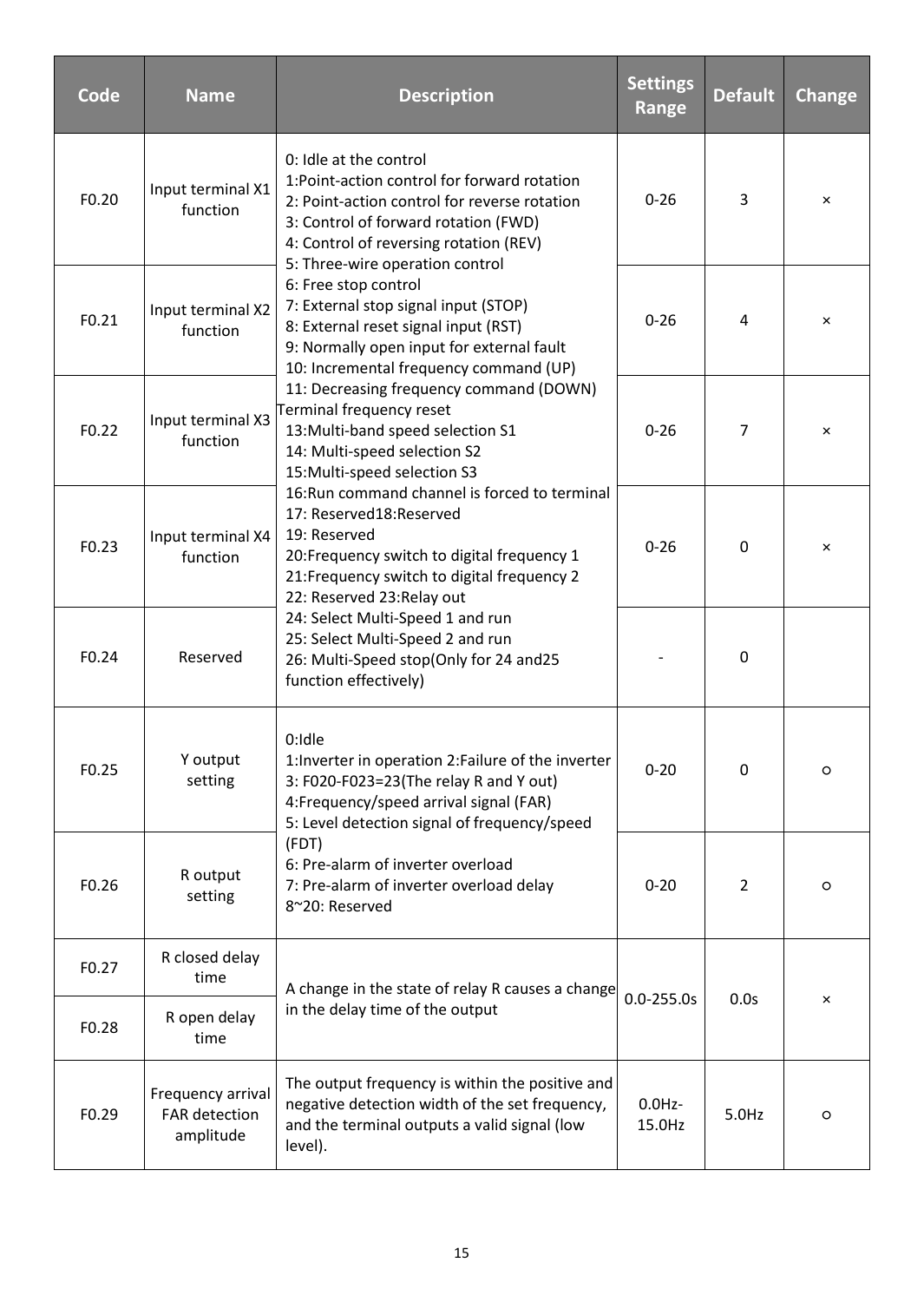| Code  | <b>Name</b>                                                                         | <b>Description</b>                                                                                                                                                                                                                                                                                                                                                                       | <b>Settings</b><br>Range                    | <b>Default</b> | <b>Change</b> |
|-------|-------------------------------------------------------------------------------------|------------------------------------------------------------------------------------------------------------------------------------------------------------------------------------------------------------------------------------------------------------------------------------------------------------------------------------------------------------------------------------------|---------------------------------------------|----------------|---------------|
| F0.30 | FDT level<br>setting value                                                          | FDT level setpoint<br>FDT hysteresis value                                                                                                                                                                                                                                                                                                                                               | $0.0$ Hz-<br>upper<br>limiting<br>frequency | 10.0Hz         | $\circ$       |
| F0.31 | FDT hysteresis<br>value                                                             | Time<br>۰Y<br>Time                                                                                                                                                                                                                                                                                                                                                                       | $0.0 - 30.0$ Hz                             | $1.0$ Hz       | $\circ$       |
| F0.32 | UP/DOWN<br>Modification<br>rate of the<br>terminals                                 | This function code is the frequency<br>modification rate when setting the set<br>frequency of the UP/DOWN terminal, i.e. the<br>magnitude of the frequency change when the<br>UP/DOWN terminal is shorted to the COM<br>terminal for one second.                                                                                                                                         | $0.1$ Hz-<br>$50.0$ Hz/s                    | $10.0$ Hz/s    | $\circ$       |
| F0.33 | Setting of the<br>pulse trigger<br>method for the<br>input terminals<br>$(X1 - X4)$ | 0: indicates the trigger method of level<br>1: indicates the trigger method of pulse                                                                                                                                                                                                                                                                                                     | $0-1FH$                                     | $\mathbf 0$    | $\circ$       |
| F0.34 | Digital terminal<br>filter coefficient                                              | Used to set the sensitivity of the input<br>terminals. If the digital input terminals are<br>susceptible to interference and cause<br>malfunction, this parameter can be increased to<br>increase the resistance to interference.<br>However, setting it too high will result in a<br>reduction in the sensitivity of the input<br>terminals.<br>1: represents the unit of 2MS scan time | 0-9999                                      | 10             | $\circ$       |
| F0.35 | Setting of the<br>valid logic for<br>the input<br>terminals                         | 0: indicates positive logic, i.e. the Xi terminal is<br>connected to the common terminal and is valid,<br>disconnection is not valid<br>1: indicates anti-logic, i.e. the Xi terminal is<br>connected to the common terminal and is not<br>valid, disconnection is valid                                                                                                                 | $0-1FH$                                     | 0              | O             |
| F0.36 | Control mode<br>of FWD/REV<br>terminal                                              | 0: 2-wire control mode 1<br>1: Two-wire control mode 2<br>2: Three-wire control mode 1<br>3: Three-wire control mode 2                                                                                                                                                                                                                                                                   | $0 - 3$                                     | 0              | $\times$      |
| F0.37 | Selection<br>of terminal<br>function<br>detection at<br>power-on                    | 0: The terminal operation command is invalid<br>when power is applied<br>1: The terminal operation command is valid<br>when power is applied                                                                                                                                                                                                                                             | $0 - 1$                                     | 0              | $\times$      |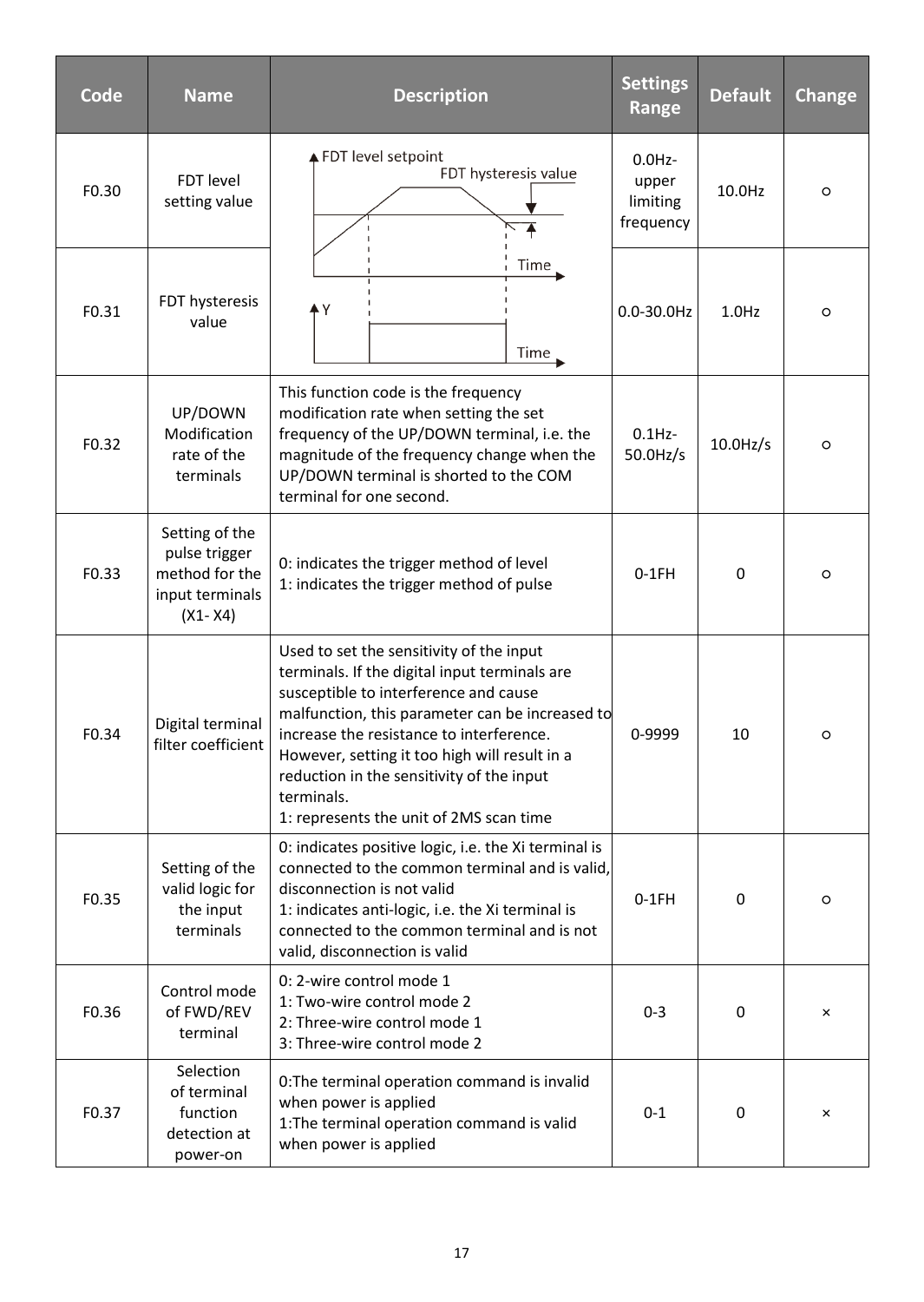| Code  | <b>Name</b>                                      | <b>Description</b>                                | <b>Settings</b><br>Range                   | <b>Default</b>               | <b>Change</b>  |
|-------|--------------------------------------------------|---------------------------------------------------|--------------------------------------------|------------------------------|----------------|
| F0.38 | Multi-speed<br>frequency 1                       | Set the frequency of speed 1                      | 0- upper<br>limiting<br>frequency          | 5.0Hz                        | $\circ$        |
| F0.39 | Multi-speed<br>frequency 2                       | Set the frequency of speed 2                      | 0- upper<br>limiting<br>frequency          | 10.0Hz                       | $\circ$        |
| F0.40 | Multi-speed<br>frequency 3                       | Set the frequency of speed 3                      | 0-upper<br>limiting<br>frequency           | 15.0Hz                       | $\circ$        |
| F0.41 | Multi-speed<br>frequency 4                       | Set the frequency of speed 4                      | 0-upper<br>limiting<br>frequency           | 25.0Hz                       | $\circ$        |
| F0.42 | Multi-speed<br>frequency 5                       | Set the frequency of speed 5                      | 0- upper<br>limiting<br>frequency          | 35.0Hz                       | $\circ$        |
| F0.43 | Multi-speed<br>frequency 6                       | Set the frequency of speed 6                      | 0- upper<br>limiting<br>frequency          | 45Hz                         | $\circ$        |
| F0.44 | Multi-speed<br>frequency 7                       | Set the frequency of speed 7                      | 0 - upper<br>limiting<br>frequency         | 50.0Hz                       | $\circ$        |
| F0.45 | Acceleration<br>time 2                           | Set acceleration and deceleration time 2          | 0.1-999.9s<br>0.4-4.0KW<br>10.0s           | 10.0s                        | $\circ$        |
| F0.46 | Deceleration<br>time 2                           |                                                   | 5.5-7.5KW<br>15.0s                         |                              |                |
| F0.47 | Setting of<br>corotation<br>inching<br>frequency | The acceleration and deceleration time of the set | $0.1 - 255.0S$<br>0.4-4.0KW<br>10.0S       | Model                        | $\circ$        |
| F0.48 | Setting of<br>inversion<br>inching<br>frequency  | inching                                           | 5.5-7.5KW<br>15.0S                         | Dependent                    |                |
| F0.49 | Rated voltage of<br>the motor                    |                                                   | $0 - 500V:$<br>380V<br>$0 - 250V:$<br>220V | Model<br>Dependent           | $\pmb{\times}$ |
| F0.50 | Rated frequency<br>of the motor                  | Setting of motor parameters                       | 1.0-999.9Hz                                | Model<br>Dependent           | $\pmb{\times}$ |
| F0.51 | Rated speed of<br>the motor                      |                                                   | $0-$                                       | Model<br>60000Krpm Dependent | $\pmb{\times}$ |
| F0.52 | Rated current of<br>the motor                    |                                                   | 0.1-999.9A                                 | 50.0Hz                       | $\pmb{\times}$ |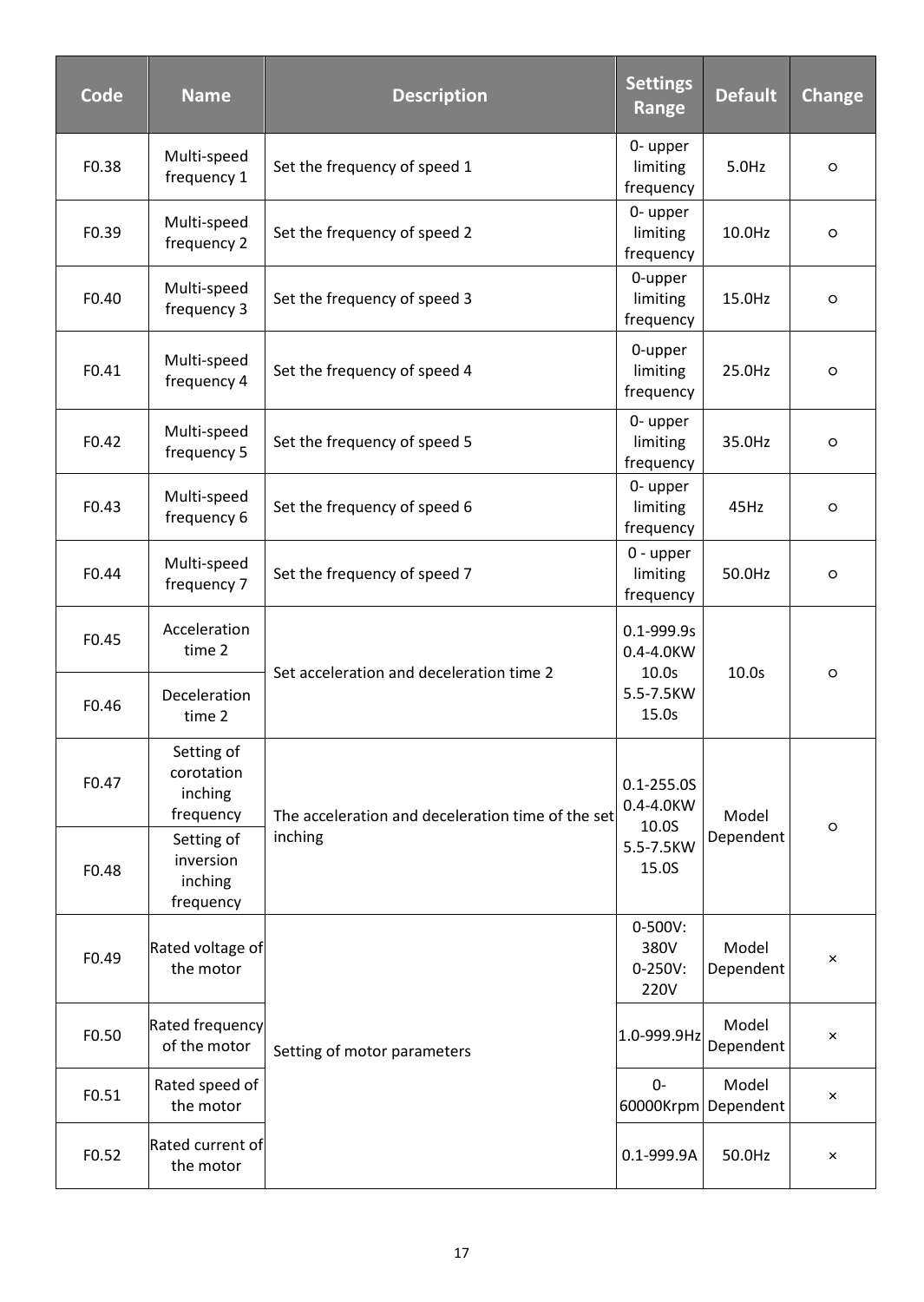| Code  | <b>Name</b>                                              | <b>Description</b>                                                                                                                                                                                                                                                                                                                                                                                                                 | <b>Settings</b><br>Range | <b>Default</b>     | <b>Change</b> |
|-------|----------------------------------------------------------|------------------------------------------------------------------------------------------------------------------------------------------------------------------------------------------------------------------------------------------------------------------------------------------------------------------------------------------------------------------------------------------------------------------------------------|--------------------------|--------------------|---------------|
| F0.53 | No-load current<br>of the motor                          | Setting of motor parameters                                                                                                                                                                                                                                                                                                                                                                                                        | 0.1-999.9A               | Model<br>Dependent | ×             |
| F0.54 | <b>Stator resistance</b><br>of the motor                 | Set the motor's stator resistance                                                                                                                                                                                                                                                                                                                                                                                                  | $0.001 -$<br>20.000Ω     | Model<br>Dependent | O             |
| F0.55 | Slip<br>compensation<br>mode                             | 0: Invalid<br>1: valid                                                                                                                                                                                                                                                                                                                                                                                                             | $0 - 1$                  | 0                  | ×             |
| F0.56 | <b>Protection factor</b><br>in case of motor<br>overload | The protection factor for motor overload is the<br>percentage of the rated current value of the<br>motor to the rated output current value of the<br>frequency converter.                                                                                                                                                                                                                                                          | 0%-200%                  | 100%               | ×             |
| F0.57 | Undervoltage<br>protection level                         | This function code specifies the lower limit<br>voltage allowed on the DC bus when the<br>frequency converter is operating normally.                                                                                                                                                                                                                                                                                               | $50 - 280/$<br>50-480V   | 180/360<br>v       | ×             |
| F0.58 | Limiting factor<br>for voltage at<br>speed reduction     | This parameter is used to regulate the inverter's<br>ability to suppress overvoltages during<br>deceleration.                                                                                                                                                                                                                                                                                                                      | 0:close<br>$1 - 255$     | 1                  | ×             |
| F0.59 | Limiting level of<br>overvoltage                         | The limit level of overvoltage defines the action<br>voltage in case of protection due to overvoltage<br>stall                                                                                                                                                                                                                                                                                                                     | 350-400/<br>660-850V     | 375/790<br>v       | ×             |
| F0.60 | Limiting factor<br>for accelerating<br>current           | This parameter is used to regulate the ability of<br>the frequency converter to suppress<br>overcurrents during acceleration.                                                                                                                                                                                                                                                                                                      | 0:close<br>1-99          | 10                 | ×             |
| F0.61 | Limiting factor<br>for constant<br>speed currents        | This parameter is used to regulate the inverter's<br>ability to suppress overcurrent during constant<br>speed.                                                                                                                                                                                                                                                                                                                     | 0:close<br>$1 - 10$      | 0                  | ×             |
| F0.62 | Limiting level of<br>current                             | The current limiting level defines the current<br>threshold for the automatic current limiting<br>action, which is set as a percentage relative to<br>the rated current of the frequency converter.                                                                                                                                                                                                                                | 50%-200%                 | 180%               | ×             |
| F0.63 | Initialization of<br>parameters                          | 0: no operation<br>The frequency converter is in the normal state of<br>reading and writing of parameters. The set value<br>of the function code.<br>The possibility of changing it is related to the<br>setting state of the user code and the current<br>operating state of the frequency converter.<br>1: Restore the factory settings All user<br>parameters are restored to their factory<br>settings according to the model. | $0 - 1$                  | 0                  | X             |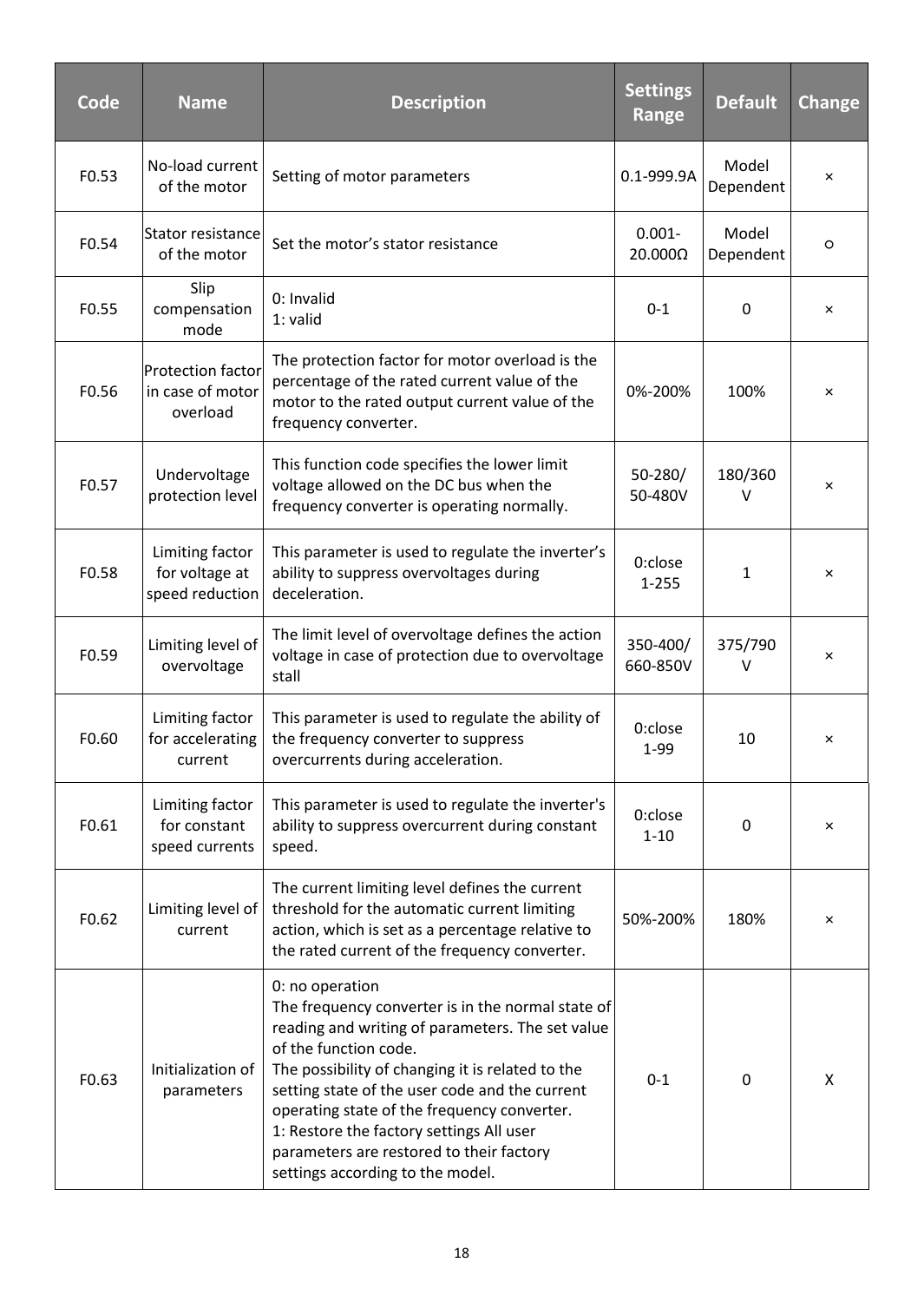| Code  | <b>Name</b>                                                          | <b>Description</b>                                                                                                                                                                                                                                                                                                                                                                                                                                                                                                                                                                                                                                                                                                                                                                                                          | <b>Settings</b><br>Range | <b>Default</b> | <b>Change</b> |
|-------|----------------------------------------------------------------------|-----------------------------------------------------------------------------------------------------------------------------------------------------------------------------------------------------------------------------------------------------------------------------------------------------------------------------------------------------------------------------------------------------------------------------------------------------------------------------------------------------------------------------------------------------------------------------------------------------------------------------------------------------------------------------------------------------------------------------------------------------------------------------------------------------------------------------|--------------------------|----------------|---------------|
| F0.64 | Selection of the<br>main parameters<br>for operational<br>monitoring | LED unit digit:<br>running status monitoring parameters selection.<br>By changing the setting value of this function<br>code, the monitoring item of the ainmonitoring<br>interface can be changed, such as:<br>F0.62 unit digit set 4, that is, select the output<br>current d-04, then the default display item on<br>the main monitoring interface is the current<br>output current value during operation.<br>LED ten digit:<br>By changing the setting value of the function<br>code, the monitoring items of the main<br>monitoring interface can be changed, such as:<br>F0.62 10 set 8, that is, select module<br>temperature D-08, when shutdown, the silent<br>display item on the main monitoring interface<br>is the current module temperature.<br>LED hundred digit: Reserved<br>LED thousand digit: Reserved | 00-FFH                   | 10             | O             |
| F0.65 | Auxiliary display                                                    | LED unit digit: running status monitoring<br>parameters selection<br>LED ten digit: stop status monitoring parameters<br>selection<br>LED hundred digit: Reserved<br>LED thousand digit: Reserved                                                                                                                                                                                                                                                                                                                                                                                                                                                                                                                                                                                                                           | 0-FFH                    | 34             | O             |
| F0.66 | Voltage<br>compensation<br>mode                                      | 0: Invalid<br>1: valid                                                                                                                                                                                                                                                                                                                                                                                                                                                                                                                                                                                                                                                                                                                                                                                                      | $0 - 1$                  | 0              | O             |
| F0.67 | Detection factor<br>for open-phase<br>protection                     | If the ratio of the maximum value to the<br>minimum value of the output current in the<br>three phases is greater than this coefficient and<br>lasts for more than 6 seconds, the inverter will<br>alarm the fault ETUN for unbalanced output<br>current.                                                                                                                                                                                                                                                                                                                                                                                                                                                                                                                                                                   | $0.00 - 20.00$           | 2.00           | O             |
| F0.68 | Overload of the<br>frequency<br>converter                            | The current threshold for the pre-alarm action of<br>the inverter's overload is set as a percentage<br>relative to the rated current of the inverter.                                                                                                                                                                                                                                                                                                                                                                                                                                                                                                                                                                                                                                                                       | 0-150%                   | 120%           | O             |
| F0.69 | Level of pre-<br>alarm                                               | The delay time between the output current of<br>the frequency converter being continuously<br>greater than the horizontal amplitude of the pre-<br>alarm for overload (F5.10)<br>and the signal for the pre-alarm for                                                                                                                                                                                                                                                                                                                                                                                                                                                                                                                                                                                                       | $0.0 - 15.0s$            | 5.0s           | ×             |
| F0.70 | Self-learning of<br>motor<br>parameters                              | 0: Invalid<br>1: Static self-learning (STAR is displayed<br>immediately at start, END is displayed at end 1S<br>and then goes out)                                                                                                                                                                                                                                                                                                                                                                                                                                                                                                                                                                                                                                                                                          | $0 - 1$                  | $\Omega$       | ×             |
| F0.71 | User password                                                        | Set any non-zero number and wait 3 minutes or<br>power down for it to take effect.                                                                                                                                                                                                                                                                                                                                                                                                                                                                                                                                                                                                                                                                                                                                          | 0-9999                   | 0              | O             |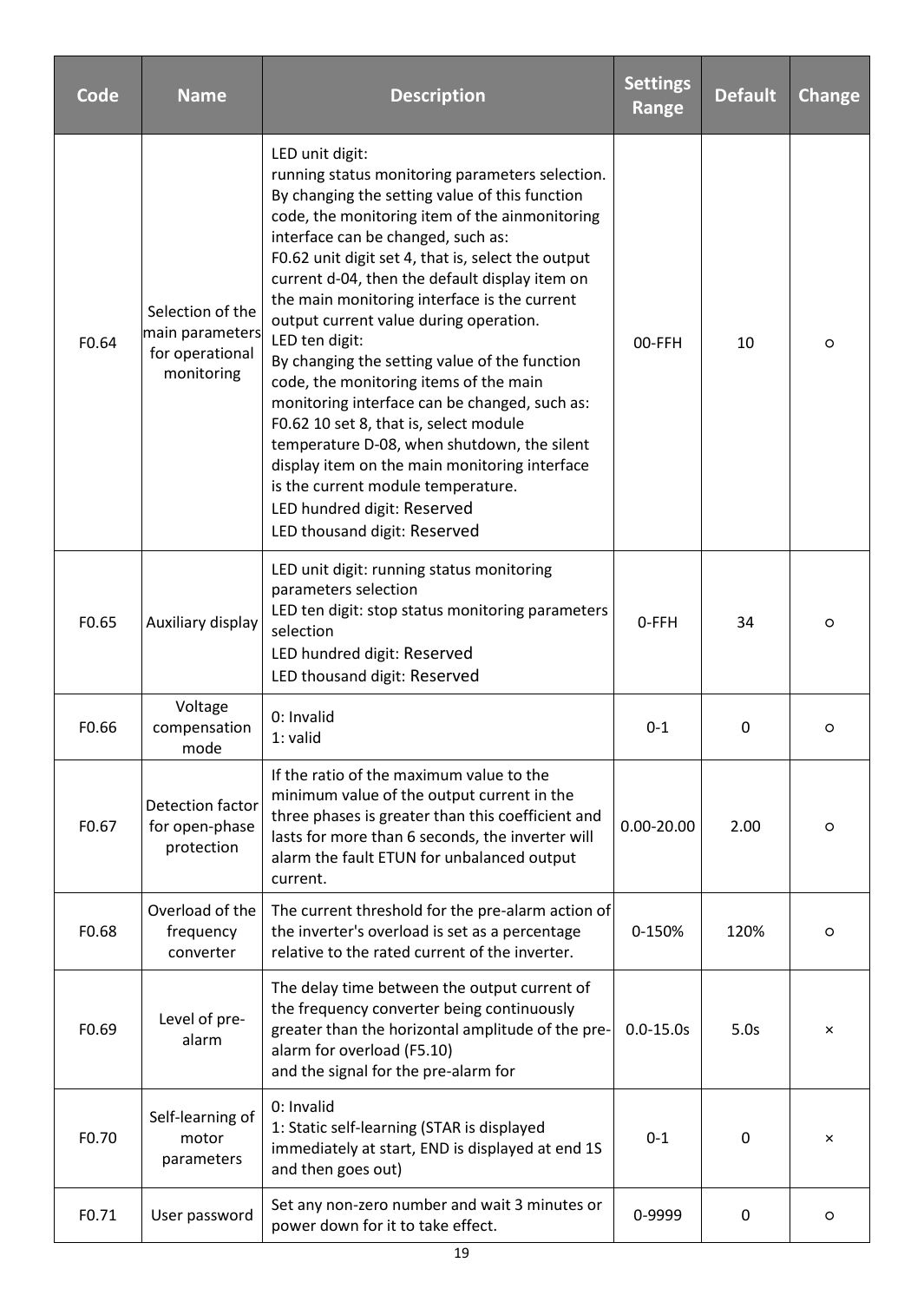### **7.2 Manufacturer'sparameters group**

| <b>Code</b> | <b>Name</b>           | <b>Description</b> | <b>Settings</b><br>Range | <b>Default</b> | <b>Change</b> |
|-------------|-----------------------|--------------------|--------------------------|----------------|---------------|
| F1.00       | Manufacture's<br>code |                    | 1-9999                   | ****           |               |

### **7.3 Parameter group for monitoring**

| <b>Code</b> | <b>Name</b>                                   | Range              | <b>Default</b>     | <b>Change</b> |
|-------------|-----------------------------------------------|--------------------|--------------------|---------------|
| $d-00$      | Output frequency (Hz)                         | 0.0-999.9Hz        | $0.0$ Hz           |               |
| $d-01$      | Set frequency(Hz)                             | 0.0-999.9Hz        | $0.0$ Hz           |               |
| $d-02$      | Output voltage(V)                             | 0-999V             | 0V                 |               |
| $d-03$      | Bus voltage(V)                                | 0-999V             | 0V                 |               |
| $d-04$      | Output current(A)                             | 0.0-999.9A         | 0.0A               |               |
| $d-05$      | Status of the input terminals<br>$(X1-X4)$    | $0-1FH$            | 0H                 |               |
| $d-06$      | Status of the output (Y/R)                    | $0-FH$             | 0H                 |               |
| $d-07$      | Analogue input AI1 (V/mA)                     | 0.00-5.00V/20.00mA | 0.00V              |               |
| $d-08$      | Temperature of the module<br>$(^{\circ}C)$    | $0.0 - 132.3C$     | 0.0                |               |
| $d-09$      | Upgrade date of the software<br>(year)        | 2010-2026          | 2020               |               |
| $d-10$      | Upgrade date of the software<br>(month, day)  | $0 - 1231$         | 0907               |               |
| $d-11$      | Second fault code                             | $0 - 14$           | 0                  |               |
| $d-12$      | Current fault code                            | $0 - 14$           | 0                  |               |
| $d-13$      | Output frequency at last fault<br>(Hz)        | 0.0-999.9Hz        | $0.0$ Hz           |               |
| $d-14$      | Output current at time of<br>latest fault (A) | 0.0-999.9A         | 0.0V               |               |
| $d-15$      | Busbar voltage at time of<br>latest fault (V) | 0-999V             | 0V                 |               |
| $d-16$      | Version of the software                       | 1.00-99.99         | 2.00               |               |
| $d-17$      | Model of power                                | 0.10-99.9KW        | Model<br>Dependent |               |
| $d-18$      | Speed of motor (Krpm)                         | 0-60000Krpm        | Model<br>Dependent |               |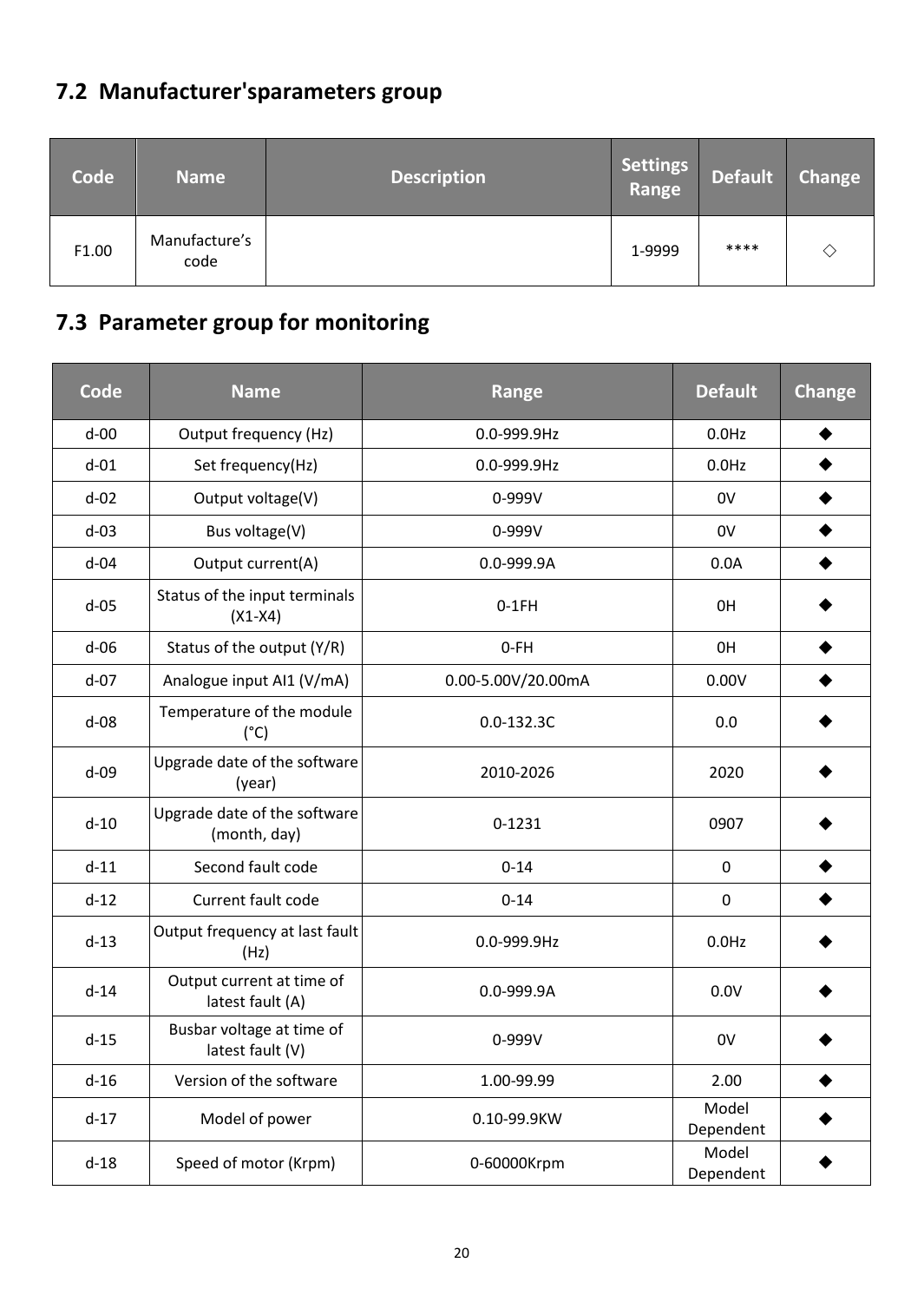### **7.3 Fault code, cause and Countermeasures**

| <b>Codes</b>     | <b>Name</b>                                    | <b>Possible Causes of Failure</b>                   | <b>Countermeasures for Faults</b>                                               |  |
|------------------|------------------------------------------------|-----------------------------------------------------|---------------------------------------------------------------------------------|--|
|                  |                                                | The acceleration time is too short                  | <b>Extend acceleration times</b>                                                |  |
| EOC1             | Overcurrent in<br>accelerated operation        | Low power of the frequency converter                | Select a frequency converter with<br>a large power rating                       |  |
|                  |                                                | Improper setting of V/F curve or torque<br>boost    | Adjust the V/F curve or torque<br>boost                                         |  |
|                  | Overcurrent in                                 | Deceleration time too short                         | Extend the deceleration time                                                    |  |
| EOC <sub>2</sub> | decelerating operation                         | Low power of the frequency converter                | Select a frequency converter with<br>a high power rating                        |  |
|                  | Overcurrent in<br>constant speed               | Low voltage on the grid                             | Check the input power supply                                                    |  |
| EOC3             |                                                | Sudden or abnormal load changes                     | Check the load or reduce the load                                               |  |
|                  | operation                                      | Low power of the frequency converter                | Select a frequency converter with<br>a high power rating                        |  |
| EHU1             | Overpressure during<br>accelerated operation   | Abnormal input voltage                              | Check the input power supply                                                    |  |
|                  |                                                | Re-starting of rotatingmotor                        | Set it to start after DC braking                                                |  |
| EHU <sub>2</sub> | Overpressure in                                | Deceleration time too short                         | Extend the deceleration time                                                    |  |
|                  | decelerating operation                         | Abnormal input voltage                              | Check the input power supply                                                    |  |
| EHU3             | Overpressure in<br>constant speed<br>operation | Abnormal input voltage                              | Check the input power supply                                                    |  |
| EHU4             | Overvoltage at<br>standstill                   | Abnormal input voltage                              | Check the voltage of the power<br>supply                                        |  |
| ELU0             | Undervoltage during<br>operation               | Input voltage abnormality or relay not<br>activated | Check the voltage of the power<br>supply or ask the manufacturer for<br>service |  |
| E-OH1            |                                                | High ambient temperature                            | Reduce ambient temperature                                                      |  |
|                  | Heat sink overheating                          | Damage to the fan                                   | Replace the fan                                                                 |  |
|                  |                                                | Blockage of the air duct                            | Unclog air ducts                                                                |  |
| EOL1             |                                                | Improper setting of V/F curve or torque<br>boost    | Adjust V/F curve and torque boost                                               |  |
|                  | Inverter overload                              | Low voltage on the grid                             | Check grid voltage                                                              |  |
|                  |                                                | Acceleration time too short                         | <b>Extend acceleration times</b>                                                |  |
|                  |                                                | Excessive load on the motor                         | Select a more powerful inverter                                                 |  |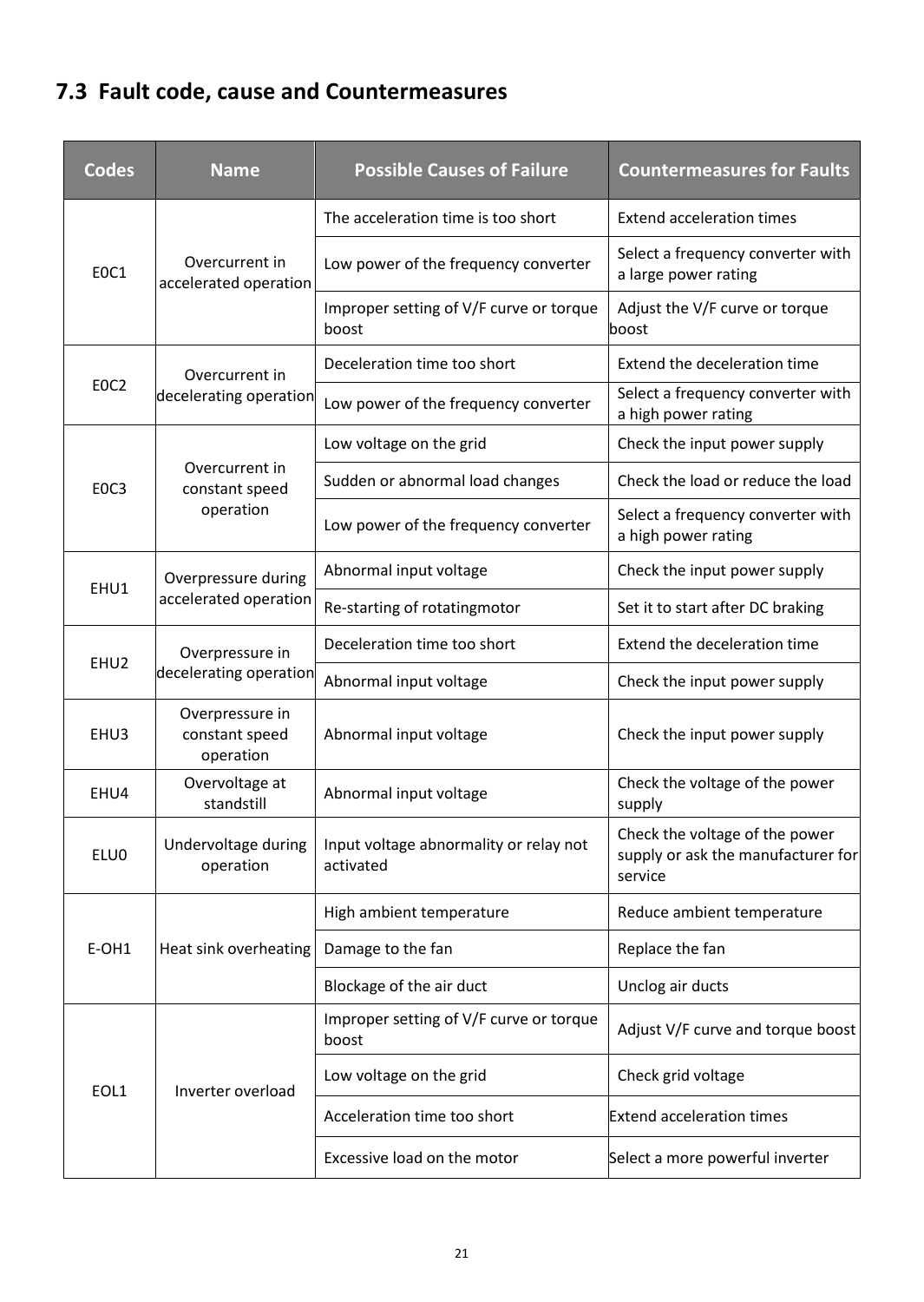| <b>Codes</b>     | <b>Name</b>                       | <b>Possible Causes of Failure</b>                         | <b>Countermeasures for Faults</b>                                                                                |
|------------------|-----------------------------------|-----------------------------------------------------------|------------------------------------------------------------------------------------------------------------------|
| EOL <sub>2</sub> | Overloading of motors             | Improper setting of V/F curve or torque<br>boost          | Adjust the V/F curve and torque<br>boost                                                                         |
|                  |                                   | Low voltage on the grid                                   | Check the grid voltage                                                                                           |
|                  |                                   | Excessive motor blocking or sudden load<br>changes        | Check the load                                                                                                   |
|                  |                                   | Incorrect setting of Smotor overload<br>protection factor | Correctly set the protection factor<br>in case of motor overload                                                 |
| $E-EF$           | Failure of external<br>equipment  | Ault in external equipment, input<br>terminals closed     | Disconnect the external device<br>fault input terminals and clear the<br>fault (take care to check the<br>cause) |
|                  | Current detection<br>fault        | Fault in current sampling circuit                         | Seek service from the                                                                                            |
| <b>ECCF</b>      |                                   | Fault in auxiliary power supply                           | manufacturer                                                                                                     |
| EEEP             | <b>EEPROM</b><br>read/write error | <b>EEPROM</b> failure                                     | Seek service from the<br>manufacturer                                                                            |
| $E-LP$           | Output open-phase<br>protection   | Outputs U, V, W are out-phase                             | Check output wiring                                                                                              |